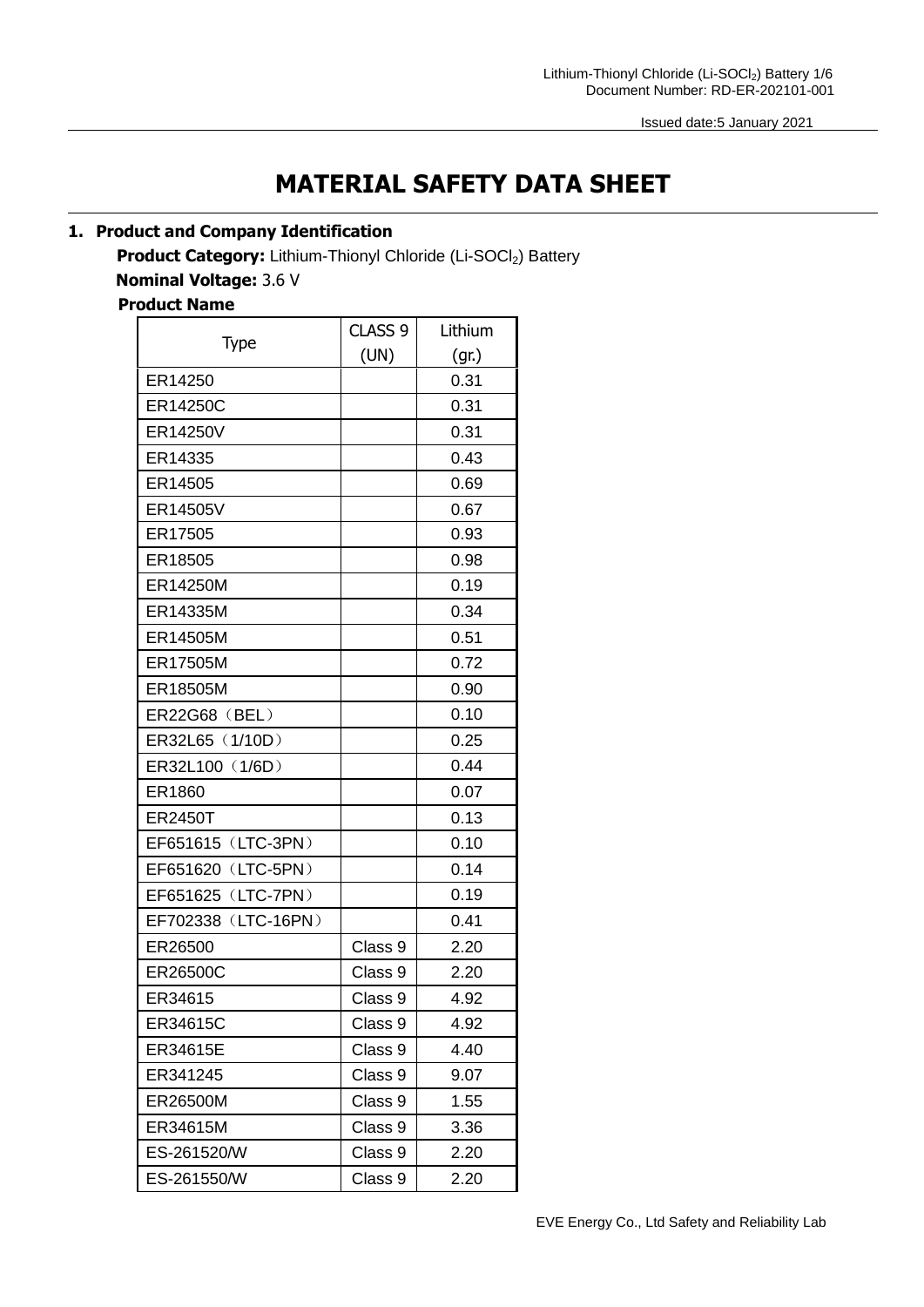|                                                                                                                        | ES-341520/W                   |                       | Class 9               | 4.92 |  |
|------------------------------------------------------------------------------------------------------------------------|-------------------------------|-----------------------|-----------------------|------|--|
|                                                                                                                        | ES-341550/W                   |                       | Class 9               | 4.92 |  |
|                                                                                                                        | ES-341520/W<br>D <sub>D</sub> |                       | Class 9               | 9.07 |  |
|                                                                                                                        | ES-341550/W<br><b>DD</b>      |                       | Class 9               | 9.07 |  |
|                                                                                                                        | <b>Supplier's Name:</b>       |                       | EVE Energy Co., Ltd   |      |  |
| EVE Industrial Park, Xikeng Industrial Zone, Huihuan Town, Huizhou, Guangdong,<br><b>Supplier's Address:</b><br>China. |                               |                       |                       |      |  |
| <b>Post Code:</b>                                                                                                      |                               | 516006                |                       |      |  |
|                                                                                                                        | <b>Emergency Telephone:</b>   |                       | $(+86) -752 -2606966$ |      |  |
| Fax:                                                                                                                   |                               | $(+86) -752 -2606033$ |                       |      |  |

**Note:** The battery is neither substance nor mixture but product and having no risk to life and health under normal use or transportation because ingredients of battery is not leaked out by virtue of hermetical sealing with metal case.

 This sheet notifies possible risk of our battery under abnormal use but mainly aim to provide information about ingredients, notification of handling and transportation regulations as a useful reference.

#### **2. Hazards identification**

| The important hazards and                       |                                                                                        |  |
|-------------------------------------------------|----------------------------------------------------------------------------------------|--|
| adverse effects of the No information available |                                                                                        |  |
| chemical product                                |                                                                                        |  |
| Chemical product $-$ specific                   | No information available                                                               |  |
| hazards                                         |                                                                                        |  |
|                                                 | Chemical contents are seal in metal can. Therefore, risk of exposure never occurs      |  |
|                                                 | unless battery is mechanically or electrically abused.                                 |  |
| Outline of an anticipated                       | Risk of explosion by fire is anticipated if batteries are dispose of in fire or heated |  |
| emergency                                       | above 100 degree Celsius. Stacking or jumbling of batteries may cause external         |  |
|                                                 | short circuits, heat generation, in some case, allowing fire or explosion.             |  |

**Note: our battery is not classified in accordance with the GHS classification.**

## **3. Composition/Information on Ingredient**

| <b>Chemical Name</b>   | Molecular Formula  | CAS No.   | Weight(%)        |
|------------------------|--------------------|-----------|------------------|
| Lithium                |                    | 7439-93-2 | $3.5 \times 5.0$ |
| Carbon                 |                    | 1333-86-4 | 3~6              |
| Tetrafluoroethylene    | $(C_2F_4)_n$       | 9002-84-0 | N/A              |
| Thionyl Chloride       | S OCl <sub>2</sub> | 7719-09-7 | $40 \times 45$   |
| Aluminum Chloride      | AICI <sub>3</sub>  | 7446-70-0 | $1 - 5$          |
| Lithium Chloride       | LiCl               | 7447-41-8 | N/A              |
| <b>Stainless Steel</b> | N/A                | N/A       | N/A              |

EVE Energy Co., Ltd Safety and Reliability Lab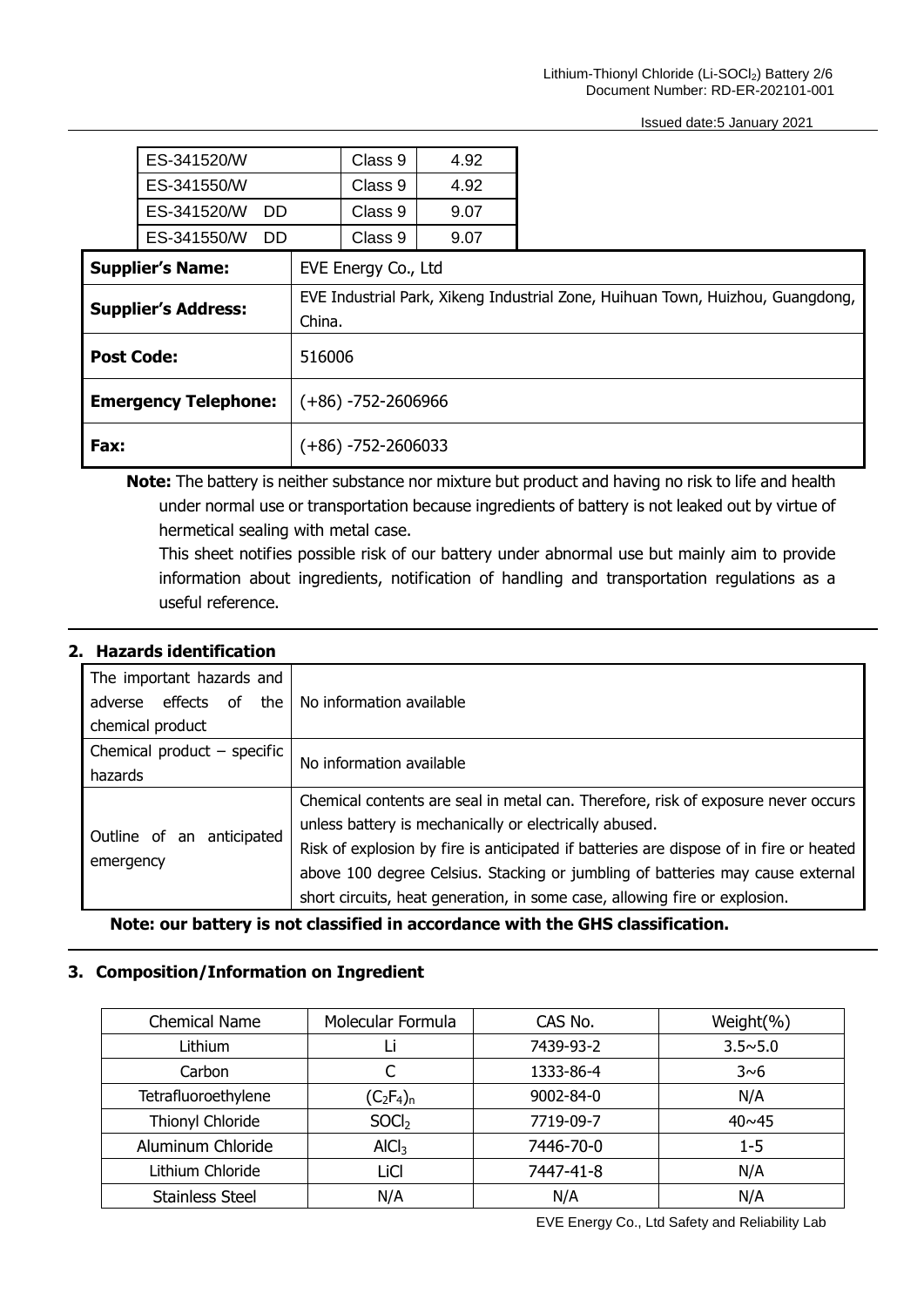| Glass  | .6SiO <sub>2</sub><br>Na <sub>2</sub> C<br>-aC | N/A                     | N/A |
|--------|------------------------------------------------|-------------------------|-----|
| Nickel | Ni                                             | <b>AAN</b><br>1/1<br>◡▵ | N/A |

#### **4. First-aid measures**

| <b>Inhalation</b> | If ingredient leaked out from inside of a battery and if inhaled it, move to a place   |
|-------------------|----------------------------------------------------------------------------------------|
|                   | where fresh air is provided. Refer for medical attention.                              |
|                   | If ingredient leaked out from inside of a battery and stuck on skin, wash the contact  |
| Skin contact      | areas off immediately with plenty of water and soap. If appropriate procedures are not |
|                   | taken, this may cause sores on the skin. Refer for medical attention.                  |
|                   | If ingredient leaked out from inside of a battery and came into eyes, flush the eyes   |
| Eyes contact      | with plenty of water for at least 15 minutes immediately without rubbing. Take a       |
|                   | medical treatment. If appropriate procedures are not taken, this may cause an eye      |
|                   | irritation.                                                                            |
| Swallowing        | In case of swallowing of battery, immediately refer for medical attention.             |

#### **5. Fire-fighting Measures**

#### **Fire extinguishing agent:**

Dry chemical, alcohol-resistant foam, powder, atomized water, carbon dioxide and dry sand are effective.

#### **Extinguishing method:**

Escape batteries to safe place prevent from ignition by spreading fire.

Because of packing material of battery is paper, use water extinguisher, CO2 extinguisher or powder extinguisher as normal extinguisher.

Since vapor, generated from burning batteries may make eyes, nose and throat irritate, be sure to extinguish the fire on the windward side. Wear the respiratory protection equipment in some cases.

# **6. Accidental Release Measures**

Chemical contents are sealed in metal can. But if the battery is mechanically or electrically abused, contents may leak out. In such case, take action as shown below.

**Personal precautions**: Temporary inhalation of odor and attaching of electrolyte to skin does not cause serious health hazard. Be sure the ventilation and washing out of electrolyte quickly.

**Environmental precautions:** Clean up it quickly. Specific environmental precaution is not necessary.

### **Method and materials for containment and methods and materials for cleaning up:**

Contain and collect spillage and place in container for disposal according to local regulations.

#### **7. Handling and Storage**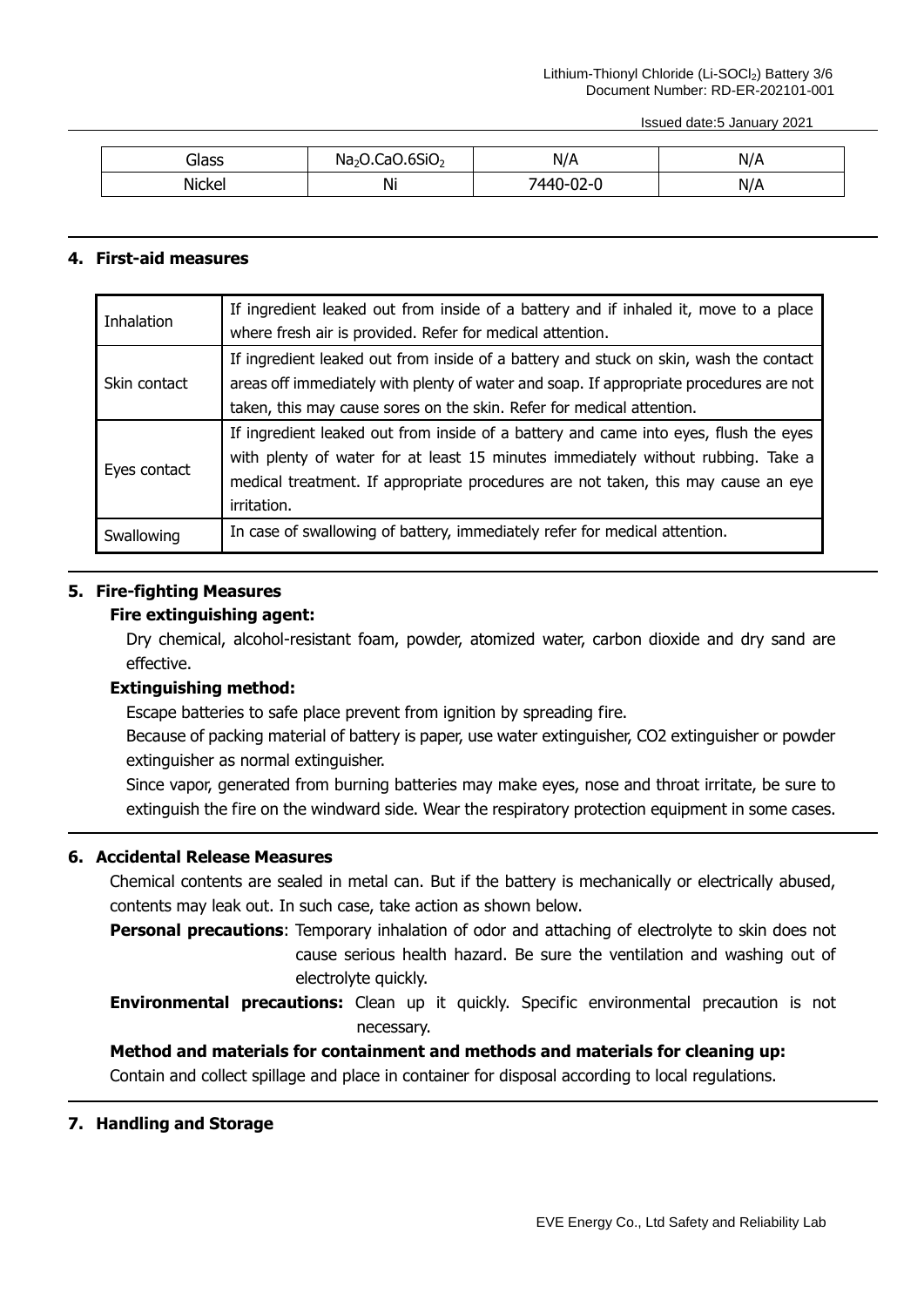|         | Do not charge, short-circuit, disassemble, deform, heat above $100^{\circ}$ or incinerate.  |
|---------|---------------------------------------------------------------------------------------------|
|         | Do not pile up or mingle battery with each other.                                           |
| Handing | Do not place battery on metal case, metal plate or antistatic material.                     |
|         | In case of multi cell application, replace all batteries to new at once when replacing used |
|         | batteries.                                                                                  |
|         | Be sure to store batteries in well-ventilated, dry and cool conditions.                     |
| Storage | Keep away from water, rain, snow, frost or dew condensation.                                |
|         | Do not store batteries near source of heat or nozzle of hot air.                            |
|         | Do not store batteries in direct sunshine.                                                  |
|         | Take care not to get wet packing by dew condensation when packing is removed from cold      |
|         | to warm and humid condition.                                                                |
|         | Enough number of fire fighting apparatuses should be installed in warehouse                 |

#### **8. Exposure Controls and Personal Protection**

There is no need of personal protective equipment on regular handling and storage. In the event, however, a large amount of electrolyte should be released by mechanical or electrical abuse, use the protection as shown below.

Respiratory protection: Mask (with a filter preferably)

Hand protection : Synthetic rubber gloves

Eye protection : Goggles or glasses

#### **9. Physical and Chemical Properties**

State: Solid Shape: Cylindrical、Prismatic

#### **10.Stability and Reactivity**

Stability: Stable on regular handling

Conditions to Avoid: External short circuit of battery, deformation by crush, exposure at high temperature of more than 100 degree C (may cause heat generation and ignition), direct sunlight, high humidity.

Materials to avoid: Substances that cause short circuit.

#### **11.Toxicological Information**

Inhalation, skin contact and eye contact are possible when the battery is opened. Exposure to internal contents, the corrosive fumes will be very irritating to skin, eyes and mucous membranes. Overexposure can cause symptoms of non-fibrotic lung injury and membrane irritation.

#### **12.Ecological Information**

| Persistence and degradability | No information available |
|-------------------------------|--------------------------|
| Mobility in soil              | No information available |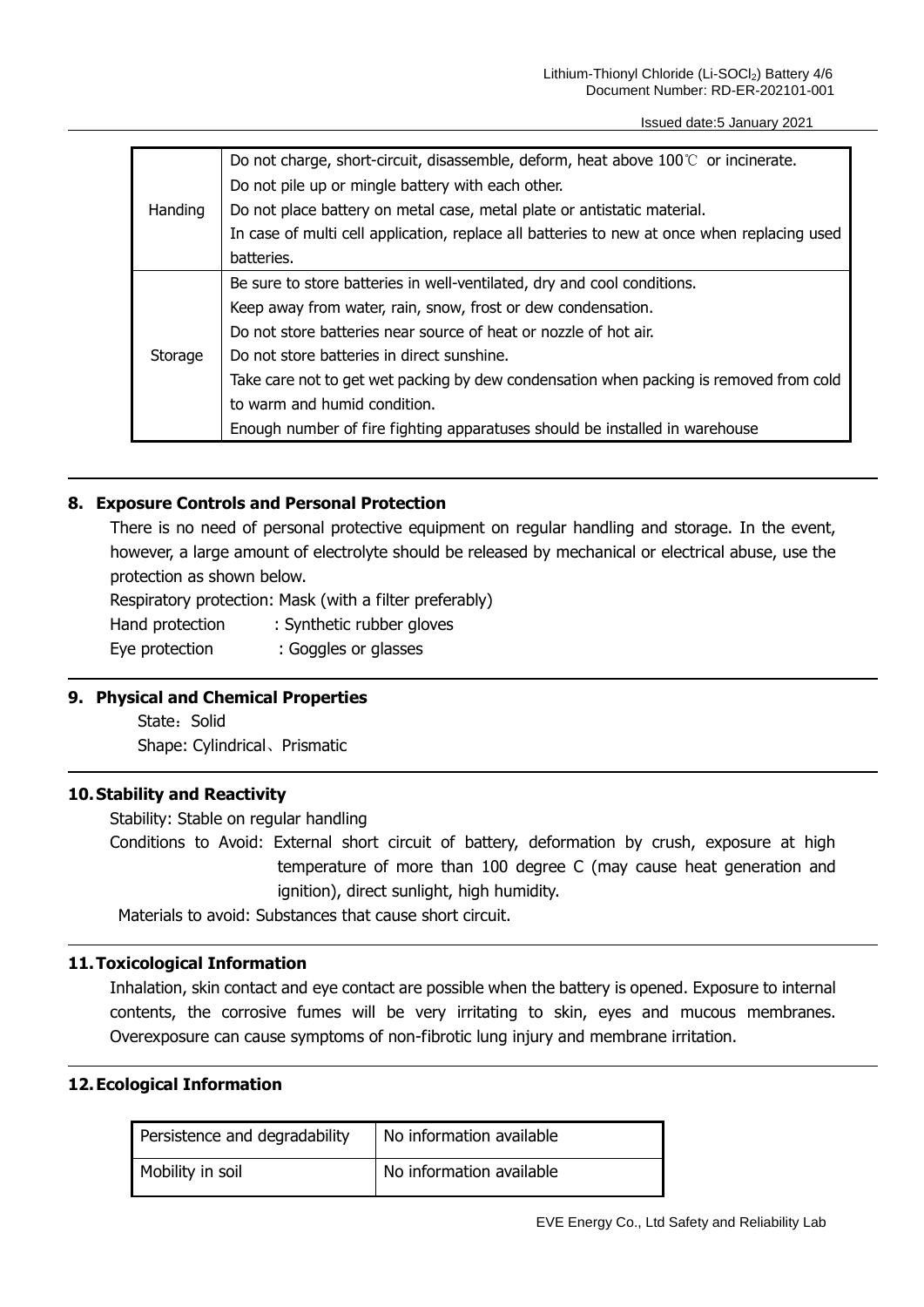#### **13.Disposal Considerations**

Dispose of batteries in accordance with applicable federal, state and local regulations. For safety precaution, battery should be insulated in proper manner; covering both terminals by tape, wrapping of battery in insulative bag or packing battery in original package is recommended in order to prevent ignition due to short-circuit.

#### **14.Transport Information**

Lithium metal cells and batteries are given UN numbers as shown in the below table.

For the international transport of lithium batteries, they must comply with these regulations: the International Maritime Dangerous Goods (IMDG) Code by International Maritime Organization (IMO), Dangerous Goods Regulations (DGR) by International Air Transport Association (IATA) and Technical Instructions for the Safe Transport of Dangerous Goods by Air (TI) by International Civil Aviation Organization (ICAO). These regulations are based on the UN Recommendations on the Transport of Dangerous Goods, Manual of Tests and Criteria.

Lithium batteries which meet the requirements of UN38.3 (UN Manual of Tests and Criteria, Part III, subsection 38.3) could be transported by air and by sea as ordinary goods, otherwise should be transported according to Class 9, Packing Group Ⅱ hazardous goods.

Cells and batteries must be packed in inner packagings that completely enclose the cell or battery then placed in a strong outer packaging.

Each package must be capable of withstanding a 1.2 m drop test in any orientation without: -damage to cells or batteries contained therein;

-shifting of the contents so as to allow battery to battery (or cell to cell) contact;

-release of contents.

The goods are primary lithium batteries. Each package must be marked indicating that it contains lithium batteries and that special procedures should be followed in the event that the package is damaged. Each shipment must be accompanied with a document indicating that the packages contain lithium batteries and that special procedures should be followed in the event a package is damaged.

| UN No. | Proper Shipping Name/Description               |
|--------|------------------------------------------------|
| 3090   | Lithium metal batteries                        |
| 3091   | Lithium metal batteries contained in equipment |
| 3091   | Lithium metal batteries packed with equipment  |

Related regulations: Following regulations shall be cited and considered.

| <b>Transportations</b>         | Related organization / Issue documents                                                |
|--------------------------------|---------------------------------------------------------------------------------------|
|                                | ICAO (International Civil Aviation Organization) / TI (Technical Instruction)         |
| Air transport<br>(by airplane) | IATA (International Air Transport Association) / DGR (Dangerous Goods<br>Regulations) |
| Maritime transport             | IMO (International Maritime Organization) / IMDG Code (International Maritime         |
| (by ship)                      | Dangerous Goods Code)                                                                 |